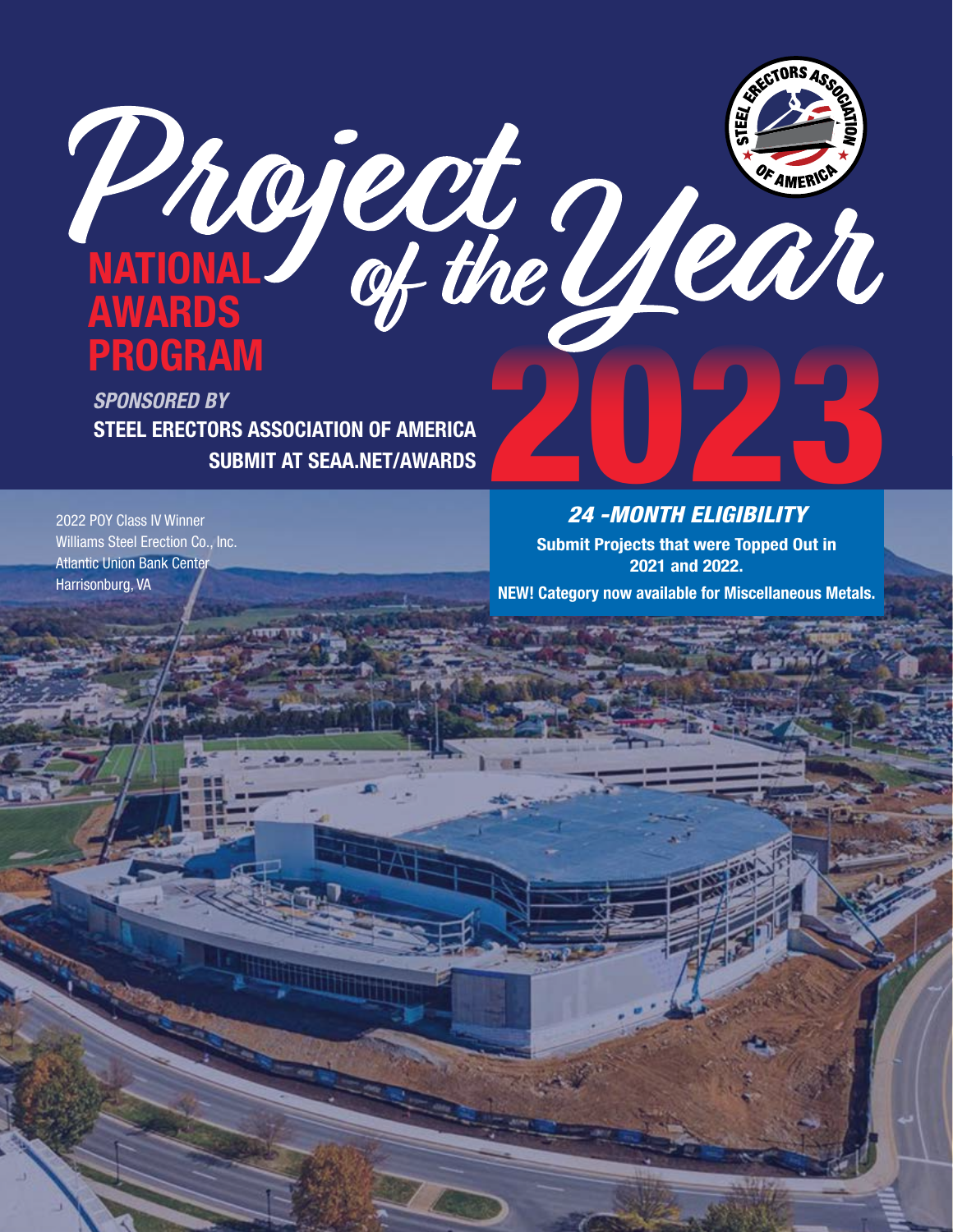## Join the prestigious list of past winners. *Erectors of all sizes recognized.*

#### STRUCTURAL STEEL CLASS I

Ed Emmons Steel Erectors, Inc. Flawless Steel Welding Gardner-Watson Decking, Inc. Hodges Erectors, Inc Ropac, Inc. Steel Fab Enterprises

#### CLASS II

Cooper Steel FM Steel Construction, LLC Gabriel Steel Erectors, Inc. JPW Structural Contraction, Inc./JPW Erectors

#### CLASS III

Alliance Riggers & Constructors Bosworth Steel Erection CSE, Inc. LPR Construction Co. S.L. Shaw Company Inc. United Steel, Inc. Williams Steel Erection Co., Inc

#### CLASS IV

Bracken Construction Co., Inc. Deem Structural Derr & Gruenewald Construction J.P. Cullen & Sons, Inc. Peterson Beckner Industries, Inc. S&R Enterprises

#### MISCELLANEOUS METALS CLASS II

Shelby Erectors, Inc.

\*Partial List Only













## INDUSTRY WIDE PUBLICITY FOR YOUR COMPANY

All recipients are recognized at SEAA's annual convention.

Winning teams are invited to join SEAA & AISC for panel discussions.

Feature article coverage in the *Connector* magazine mailed to more than 5,000 steel erection contractors, fabricators, and general contractors.

Free public relations distribution to hundreds of construction industry trade media. Previous PR coverage valued at \$48,000.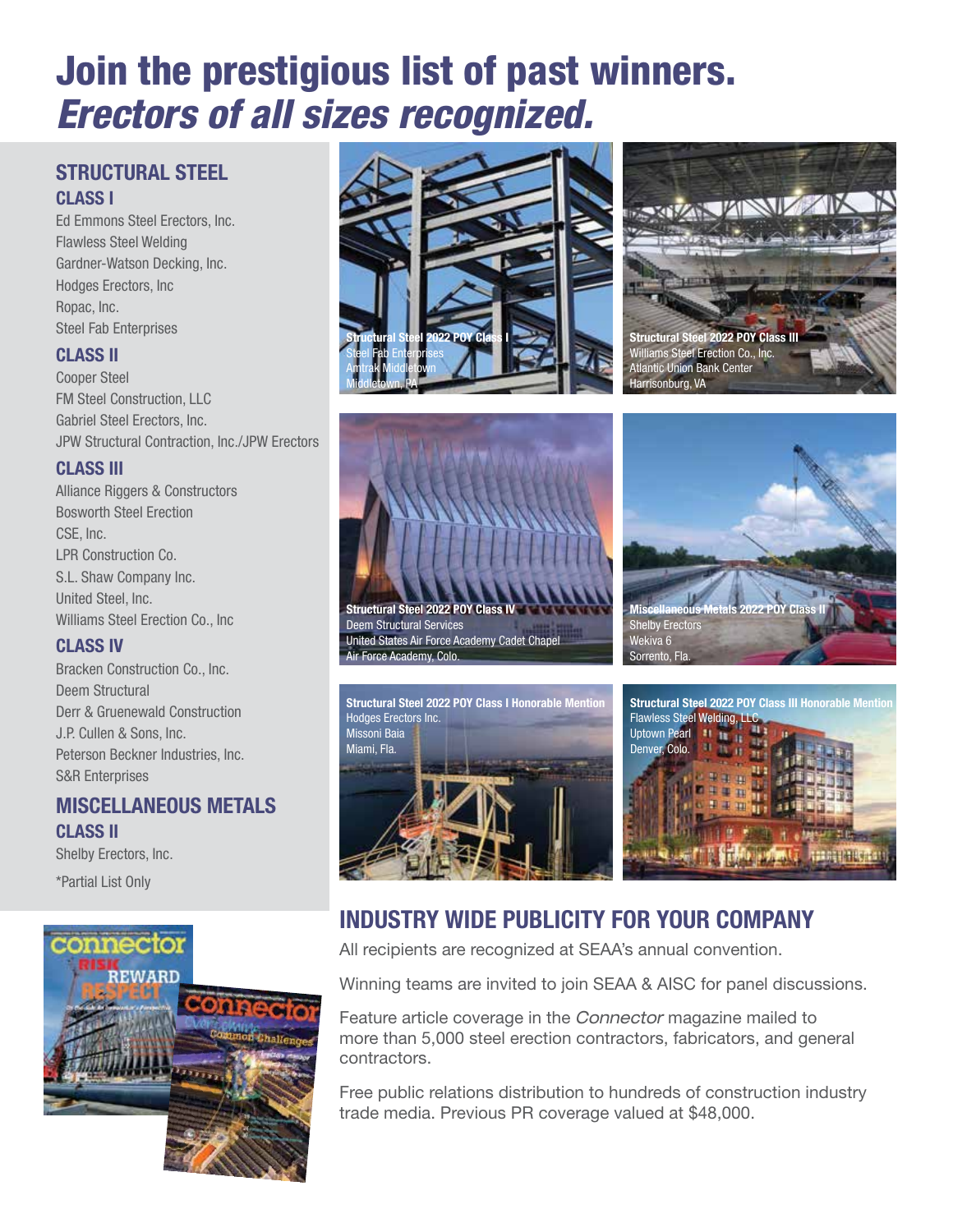Phoject<br>the Ulean

## NATIONAL AWARDS PROGRAM

## ELIGIBILITY REQUIREMENTS

The award is open to industry members in good standing of the Steel Erectors Association of America. Projects of any size, from anywhere in the world are eligible.

Structural steel projects will compete in one of four classes, determined by the dollar value of the erection contract. Miscellaneous metals projects will compete in one of two classes, based on contract value amount. (See Class categories on the back page and on the nomination form.)

The nomination project must have been successfully "topped out" between January 1, 2021 and December 31, 2022.

The project may or may not have won awards or other recognition from other professional associations.

## NOMINATION EVALUATION

Submissions are evaluated by a panel of judges based solely on information presented with each submission, so it is advised to include supporting project documentation, drawings, photographs, media files, etc, to illustrate the scope of the project.

## PROJECT CRITERIA

- 1 A completed SEAA POY 2023 nomination summary form is required for any nomination submitted.
- 2 Supporting documents and materials are encouraged, and should be uploaded with the nomination summary form. Or the materials can be shared via Cloud Folder if you prefer. Send link to folder to Krista@seaa.net. Examples include:

construction)

- Shop Drawings
- Architectural/Structural Plans
- Erection Plans
- Photos (high resolution from various stages of
- Sequencing Plans
- Real Time Or Time Lapse Video (Optional)
- 3D Modeling

• Lift Plans

- PowerPoint (Optional)
- **3** Projects must meet the requirement of having been completed without significant accident or injury as defined below.
	- Any incident or accident that resulted in fatal injuries to one or more employees of the industry member's project being submitted for consideration or
	- Any incident or accident that resulted in fatal injuries to one or more employees of a subcontractor of the industry member's project being submitted for consideration or
	- Any incident or accident that resulted in fatal injuries to one or more employees of another subcontractor or other third party which are directly related to the activities of the industry member's project being submitted for consideration or
	- Any injury to one or more employees which results in hospitalization of three days or more or
	- Any liability, builders risk or equipment insurance claims that are directly related to activities of the industry member's project being submitted for consideration which results in and loss of \$25,000 or more or
	- Any uninsured loss of \$25,000 or more.
- 4 Projects must have been completed between 1/1/21 and 12/31/22. Nominations must be received by 12/31/22.
- 5 Submit nominations and accompanying support documents. Either upload to cloud folder or email link.
	- SEAA.net/awards
	- Email: Awards@SEAA.net
	- Questions or inquiries regarding the POY program should be directed to krista@seaa.net or the SEAA office at 336.294.8880.

## WHAT PAST WINNERS HAVE TO SAY

At the work level, there can be sameness to the work — same welds, same connections, same steel, project after project. Winning project of the year is proof that we are better than the other guys. Having done the job well, of the year is proof that we are better than the other guys. Having done the job well, safely, and on schedule to a level that garnered national recognition — gives our workers a sense of pride and makes them partners in our efforts to maintain quality."

#### *— Kurt Hettinger, S. L. Shaw company Inc., Bakersfield, California*

" You can't put a price on the recognition from your peers and customers by winning the SEAA Project of the Year. Our project team and company were so proud to have our project selected for the award. The project team was delighted to make the project submission after seeing how simple and easy it was to prepare."